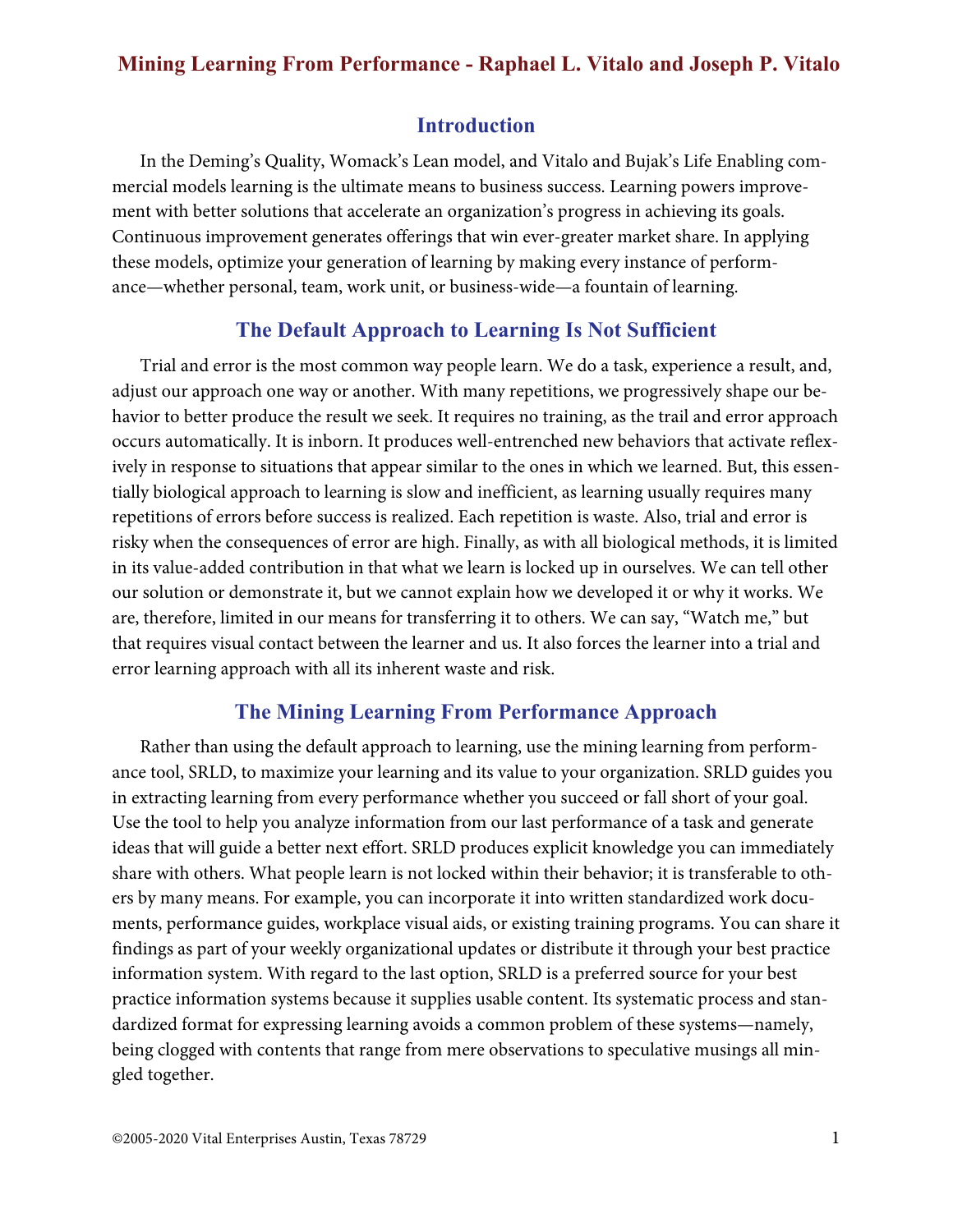Also, you can do SRLD as a team. When done as a team, it provides a means for engaging and involving people in generating learning together. This sharing further enriches the source material from which you derive your learning and the value-adding benefits it generates.

SRLD is based on the work of Dewey (1910), Gilbert (1978), and Carkhuff (1983) and is fully consistent with an emphasis on eliminating waste and maximizing the value-added contribution of everything we do. As a documented methodology, you can teach SRLD to others thereby promoting learning by every member of your organization. Since the method is both public and reproducible, others can review how a particular learning was generated and verify it using their own skills. This allows everyone to develop his or her own conviction about a learning's correctness.

# **Advantages of the SRLD Method**

Using SRLD speeds the cycle time of learning, reduces the risk of errors, focuses attention on all factors that can affect a performance outcome, and offers other benefits such as the following.

- Uncovers a more exhaustive set of root causes for an observed performance outcome  $\blacksquare$
- Produces learning that one can test using experiments or through the use of a pilot study  $\blacksquare$
- Produces learning using a process that is shareable with all members in a cooperative endeavor
- Heightens participant buy-in on new ideas because it provides them the fact base they can use to evaluate the validity of its findings
- Enables team-based learning
- Generates knowledge that can be documented and retained for use by future members of an  $\blacksquare$ organization

# **Status, Reason, Learning, and Direction (SRLD)**

The acronym SRLD stands for tool Status, Reason, Learning, and Direction. It is a simple four-step process for generating and its use. The four steps are—(1) Judge status, (2) Uncover reasons, (3) Extract learning, and (4) Set direction for improved performance (Exhibit 1).



The SRLD tool is an engine of continuous personal development when applied by the individual. It works as an engine of a periodic renewal process for accelerating the advancement of initiatives performed by teams and organizations.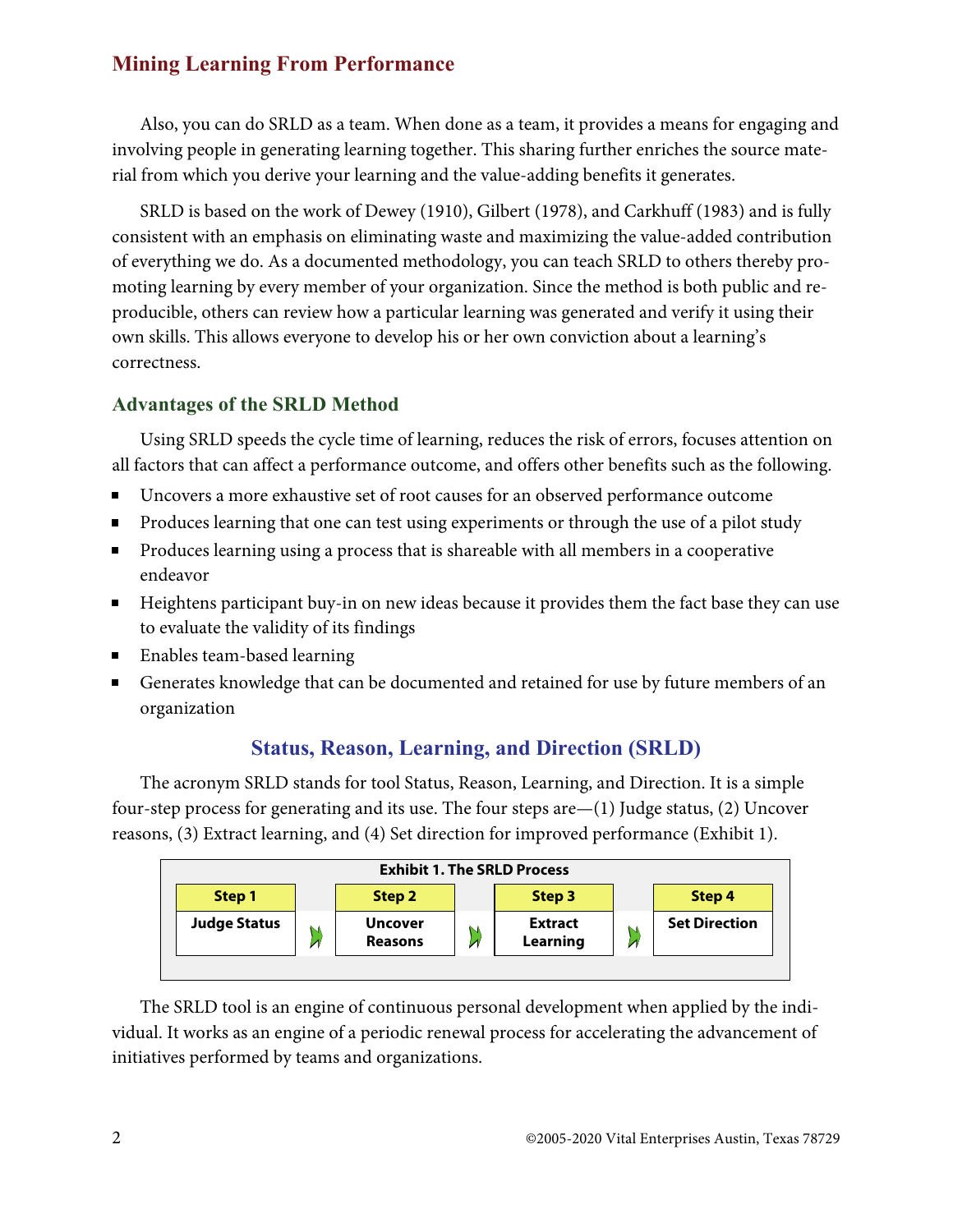Below, we provide guidance in how to use SRLD. We do this in the context of applying it to resolving a problem experienced by everyone who implements improvement programs—namely, the failure of improvements to sustain once they have been made.

### **Tackling the Problem of Sustainment**

Some time ago, a company we encountered began a major Lean initiative in its Manufacturing area. We were visiting the company in response to their request to learn more about the continuous improvement approach known as "Kaizen" (Vitalo, Bujak, and Vitalo 2003). During that visit, we uncovered that the company had undertaken a Total Productive Maintenance (TPM) initiative some years prior with a focus on preventive maintenance (PM). It also had broadly implemented a 6S initiative. Curious, we asked how they were received. We were told that they had been received well by employees and had produced important benefits for the company at the time. We asked, "What was happening with them currently?" In response to this question, we learned that the follow through on both initiatives was poor. This provoked two obvious questions that we raised. The first was, "Why was follow through poor given people's positive response to these initiatives?" The second was, "How are you ensuring that the new initiative you are thinking of undertaking does not end up the same way?"

We raised these questions based on an obvious concern. "If the business was not able to sustain its last effort to continuously improve, why should management believe that its new effort would sustain?" This is a question every company can and should raise. Decade after decade, we have business replace one improvement flatlining initiative with another never questioning why the previous initiative did not last. We have many tools and lots of energy for uncovering opportunities and making improvements (Quality Planning, Process Charting, Value Stream Analysis, Gemba Kaizen events, Quick Change, Quality Circles, team problem solving, suggestion systems, etc.). We seem, however, to have few if any tools and little excitement for ensuring that the improvements we develop sustain.

In response to our questions, management admitted that they were uncertain why the use of PM and 6S had waned and they had no plan for ensuring that their new initiative would. They asked our help in creating one. We suggested a simple solution—"Let's conduct a Mining Learning From Performance session with the people knowledgeable of what happened with PM and 6S improvement initiatives. We could use what we learn to ensure that your future improvements efforts do sustain." The company agreed. We share the results of this effort with you because, in retrospect, the findings seem to fit many companies we have encountered.

# **Using SRLD to Improve Sustaining**

We gathered together a team of knowledgeable people to complete the SRLD session. The team included frontline worker, supervisors, and managers. We trained the team in the use of the SRLD method. The team defined its goal and set some ground rules for extracting and applying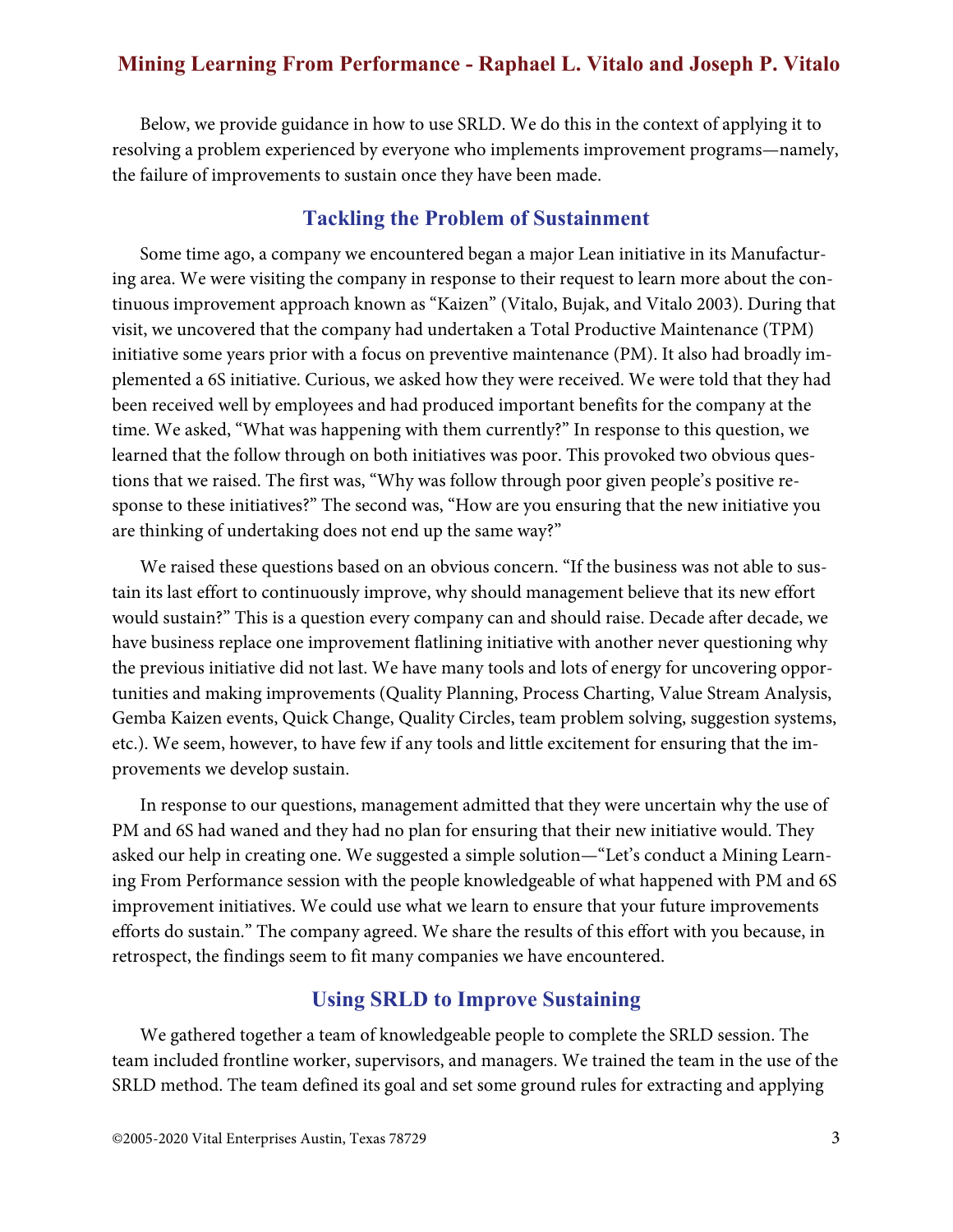what it would learn. Its focus was to uncover why the preventive maintenance (PM) and 6S programs had not sustained and how the company could ensure that future improvements would. As to ground rules, the team adopted some commonly used rules (e.g., one speaker at a time, leave nothing unsaid, use Working With Others skills at all times in relating with each other (Byron and Vitalo 2003). $^{\rm l}$  The team added a few specifics rules for this assignment. First, we would each assume responsibility for checking the facts with others not in the room. This meant that time would be set aside between discussions so that team members could speak with employees in different work areas and at various job levels (managers, supervisors, and nonsupervisors) who were not part of the team. We all agreed that the problem was broadly based and needed all the perspectives we could gather to ensure that we understood the facts correctly. Second, we would push for quantitative information, not just opinion. This too was important as it would ensure some level of validity to the information with which you work. It also provided a factual basis for deciding among conflicting perspectives.

### **Judge Status**

The first step in judging status is to document that task that was to be accomplished. In this case, it was to "sustain the application of the preventive maintenance (PM) and 6S programs" (Exhibit 2). Once you have documented the task, you record the target result you were to realize and what result you actually produced. Originally, management had not defined an explicit target for the sustainment of these improvement initiatives. Everyone agreed, however, that the implicit expectation was 100% compliance meaning, 100% of the PMs performed as scheduled and 100% of the designated work areas maintained to 6S standards. Next, we recorded the results achieved. Compliance with 6S can be measured using simple observations, but we also wanted to know whether everyone saw the same thing. For example, if there was a discrepancy between people's perceptions that 6S was being done when in fact it was not being done. This would tell that one reason it was not being sustained was that people did not understand what constituted a 6S maintained workplace. As it turned out, percep-

### **Exhibit 2. Status of the Sustaining Task**

#### **Task**

Sustain the application of preventive maintenance (PM) and 6S

#### **Target**

- 100% of scheduled PMs completed as scheduled
- 100% of designated work areas have 6S implemented

### **Results**

- 30% of scheduled PMs completed as scheduled
- 30% of designated areas have 6S implemented

#### **Judgment**

Performance of task is below expectations

tions about 6S were on the mark. People did understand what a 6S maintained workplace should look like. The team then confirmed through direct observations that not more than 30% of the designated work areas were maintained to 6S standards.

As to PMs, we encountered an unusual situation. The department had an accounting system that tracked and reported the completion of PMs. It consistently reported that PMs were completed 100% of the time. In contrast, the estimates of completion by people on the shop floor

The Working With Others skills are clarifying, confirming, constructive criticism, and hitchhiking. They ensure that each person is heard and understood, that differing opinions are offered in a constructive manner, and that a person's effort to improve an offered idea first recognizes the value of the idea they are attempting to improve.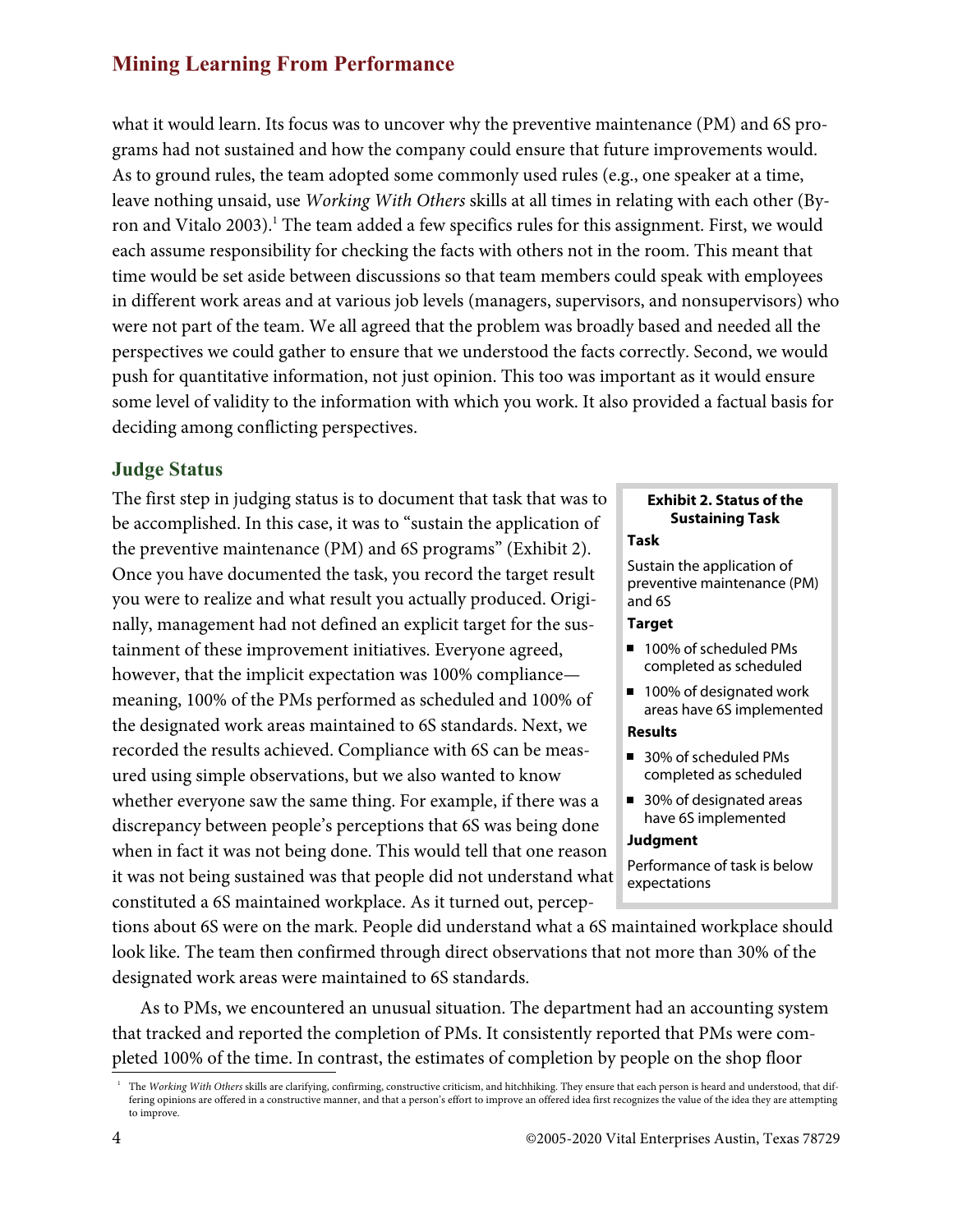averaged around 30%. In this instance, the formal accounting system turned out to be wrong. Our first-hand observations on the floor confirmed the 30% estimate. A closer look at the accounting system revealed that the system simply counted the number of PM authorization sheets returned with "Done" checked off. It did not audit the performance of PMs. People were simply checking the box "Done" irrespective of whether a PM had or had not been completed.

Once we had the task, target, and results documented, the team judged how well the task was accomplished. A task may be judged as performed to expectation, above expectation, or below expectation. If a scale defining levels of success exists, then include with the judgment the scale value that the observed performance matched. Clearly, success in sustaining the application the performance of PMs and of 6S was below expectations (Exhibit 2).

#### **Uncover Reasons**

With the status of the task clarified, each team member contacted various other employees to share the perceived status and solicit their thinking about two questions. The first question was, "What are the reasons we did as well as we have done is sustaining improvements?" The second question was, "What kept us from doing even better?" We always pursue both tracks no matter what judgment we conclude as to status. The reason is simple. It is just as important to continue to do what worked as it is to replace what did not work. Do one without the other and you compromise your learning and your chances to improve your next performance.

When the team members reassembled, they shared what they learned from others as well as what they understood based on their own experiences. We used a set of factors that affect the outcomes of human performance to prompt thinking and organize the reasons the team uncovered (Exhibit 3, next page). Together, these factors are the basic reasons why human performance succeeds or fails. We organize these factors into three groups. The first group relates to the Person(s) doing the task. The second group relates to the Work Process used to complete the task. The third group relates to the Work Setting in which the task was performed. We developed these sets of factors based on the prior work of Gilbert (1978) and Carkhuff (1983) and incorporated our own experience as performance technologists.

#### **Person**

The "Person" factors affecting performance include the performer's motivation, competency, capacity to do the task to expectation, correct and positive self-appraisal of abilities, and freedom from distraction. Motivation refers to both the level of effort applied to doing the task and its sustainment until the task is completed. Competency refers to the person's possession of the knowledge and skills required to accomplish a task at the level proficiency required for success. It also includes those "other personal characteristics" needed for success, sometimes referred to as *traits*. One example is 'cooperativeness' especially if the task is being done in a team context. Capacity refers to the person's capability to handle the physical, emotionalinterpersonal, and intellectual demands of the work. Physically, do people have the strength, endurance, flexibility, or other fitness qualities needed to do the work?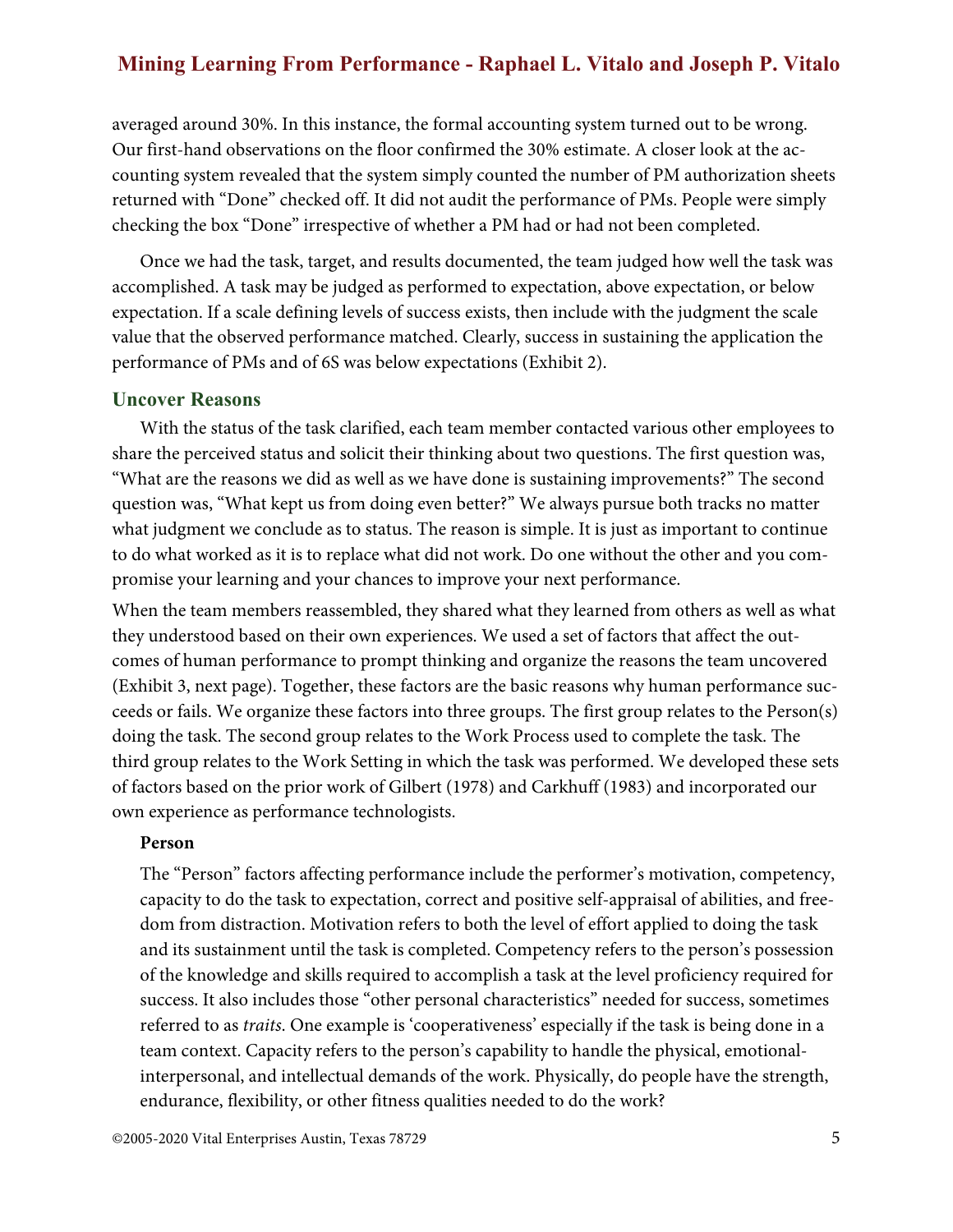#### **Exhibit 3. Factors That Help or Hinder Success**

#### **Person(s)**

- Self-appraisal of capabilities (Accuracy, Positive/Negative)<sup>1</sup>
- Freedom from distractions that compromise performance (self-doubt, stress, illness, etc.)
- Competencies (Possession of the KSAOs<sup>2</sup> and their proficiency levels required for task success)
- **Motivation** 
	- Level of effort applied to doing a task
	- **Sustainment of effort until the task is completed.**
- Gapacity (Physical, emotional-Interpersonal, Intellectual)<sup>3</sup>

#### **Work Process**

- Prescribed method exists
- **Prescribed method is effective**
- Documentation of Method is:
	- **Complete**
	- Correctly documented
	- **Current**
	- Understandable for average performer
	- **Inclusive of think and do steps**
	- Contains metrics and a method for gauging progress and results
	- Available to performer

#### **Work Setting**

- Resources
	- Adequacy of workspace, utilities, tools, equipment, and other materials required for the task
	- Quality of inputs and logistics
	- Availability of coaching from an expert and other performance support resources
	- Lack of task-required information (e.g., customer requirements, quantity to produce)
- Expectation/Feedback
	- Completeness of assignment information provided (e.g., task, objective, product, process, schedule, performance criteria that the worker must satisfy)
	- Adequacy of achievement information provided (e.g., timeliness, accuracy, and feedback addresses both approach and results)
- **Incentives** 
	- Sufficiency of recognition or rewards for correct performance
	- Sufficiency of consequence for incorrect performance
	- **Presence of recognition or rewards for incorrect performance**
	- Alignment of rewards and consequences to measures of tasks performance
- Coordination
	- **Adequacy of execution of interrelated tasks by others (timeliness, correctness, consistency)**
	- Alignment of perspectives among all involves decision makers

<sup>1</sup> Refers to a person's belief in his or hers ability to complete tasks and attain goals. Bandura (1982) labels this "self-efficacy." That judgment may be accurate or inaccurate. If accurate, it may be positive or negative. When accurate and positive, one's sense of selfefficacy enhances success. When one's sense of self-efficacy is inaccurate, it undermines success by leading to misjudgments about one's capabilities and failure. When it is negative, it retards future learning because it renders one hesitant to undertake new activities.

- <sup>2</sup> KSAOs is the acronym for knowledge, skills, abilities, and other personal characteristics. Other personal characteristics are sometimes referred to as traits that one needs to succeed.
- <sup>3</sup> Physical refers to one's strength, energy, endurance, flexibility, etc. Emotional-Interpersonal refers to the number and intensity of relationships a person can effectively sustain. Intellectual refers to one's ability to handle single activity sequentially executed task, activities with multiple tasks managed concurrently, and multiple activities handled concurrently.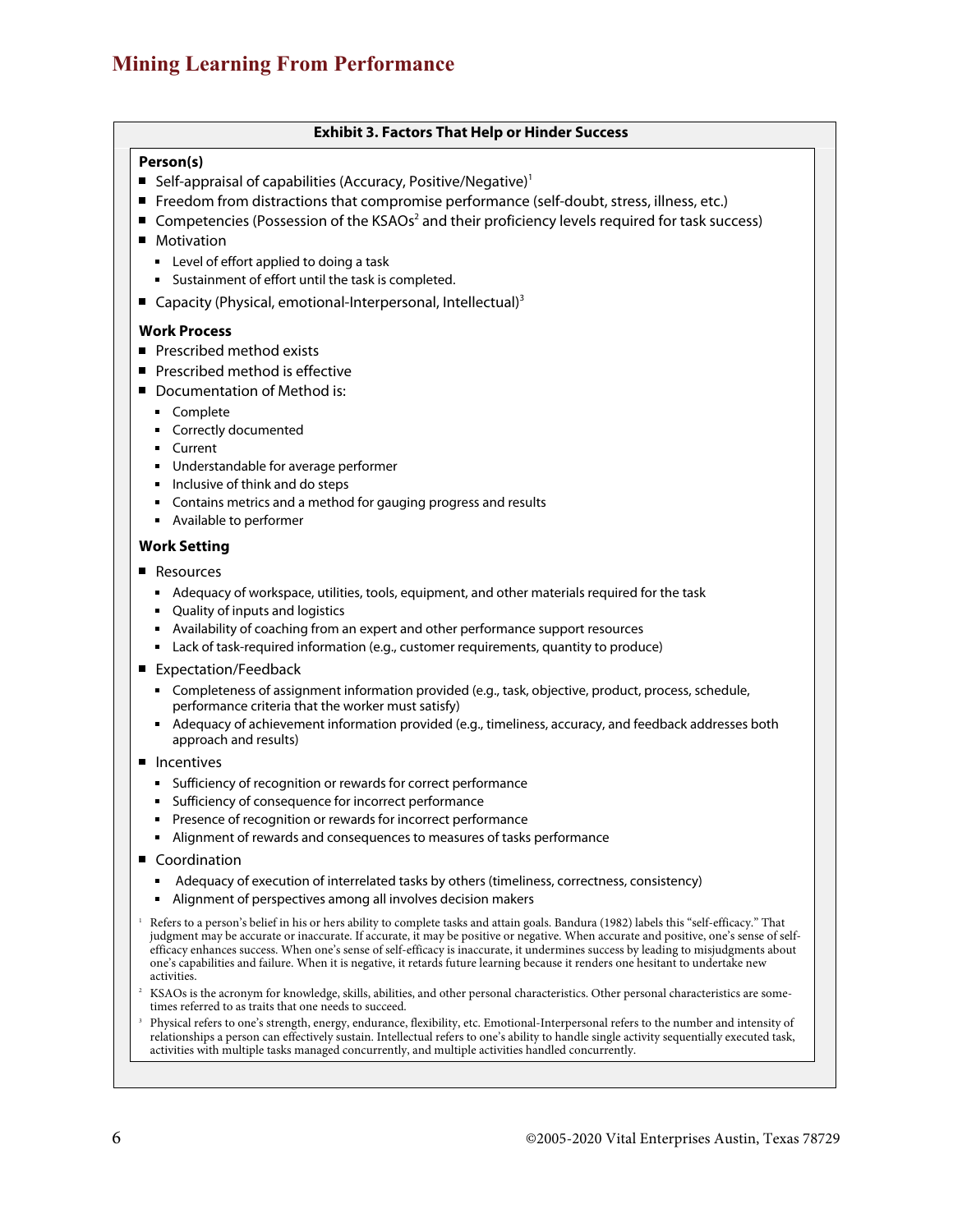Emotionally-interpersonally, are they capable of sustaining the number and complexity of relationships required to coordinate the task to expectation? Intellectually, can they manage the multitasking or concurrent processing demands the work requires, if such is required to complete the task to expectation?

Two other critical factors are the accuracy and positive or negative status of a person's judgment about his or her abilities (self-efficacy) and the person's freedom from distraction due to physical, psychological, or social problems. Inaccurate assessment of oneself leads to misjudgments that affect performance—e.g., assuming that one can handle a situation that, in fact, he or she needs support to handle. A negative self-assessment leads to hesitant investment and uncertainty in decision making. Distraction hinders the expression of a person's capabilities.

### **Work Process**

Unless the individual is a freestanding professional, management prescribes the work process the performer uses. That method may not be effective—that is, even if one implements it exactly as prescribed, the process may not be capable of producing the results the organization seeks. With regard to preventive maintenance and 6S, both have proven methods for accomplishing their purposes.

Even if a process is effective, it may or may not be documented. Without documentation to refer to, what does a performer use to ensure he or she is doing the process correctly? Even if it is documented, that documentation may not be complete, correctly recorded, current, understandable by the average performer, or available to him or her. It may not contain both "think" and "do" steps. "Think steps" tell you how you can check to see if you are doing an action correctly or how to avoid doing it wrongly. "Do steps" tell you what action to take. The documentation also may not contain metrics and a method for gauging progress and results. This leaves the performer guessing about how he or she is progressing and whether he or she got the results that were desired.

## **Work Setting**

All work is done in a particular setting. That setting includes a workspace, tools, materials, inputs, and all other wherewithal needed to accomplish a task as prescribed. We group these factors under the subheading, "Resources." The adequacy of a workspace; its utilities; the machines, materials, inputs provided; the supply management and transport of needed materials (logistics); and the availability of coaching from an expert and other performance aids are all potential reasons for a performance problem.

The work setting also embraces the support one receives from others whose work affects the work of the performer. We group these factors under the subheading, "Coordination." They include the adequacy of execution of interrelated tasks by others (timeliness, correctness,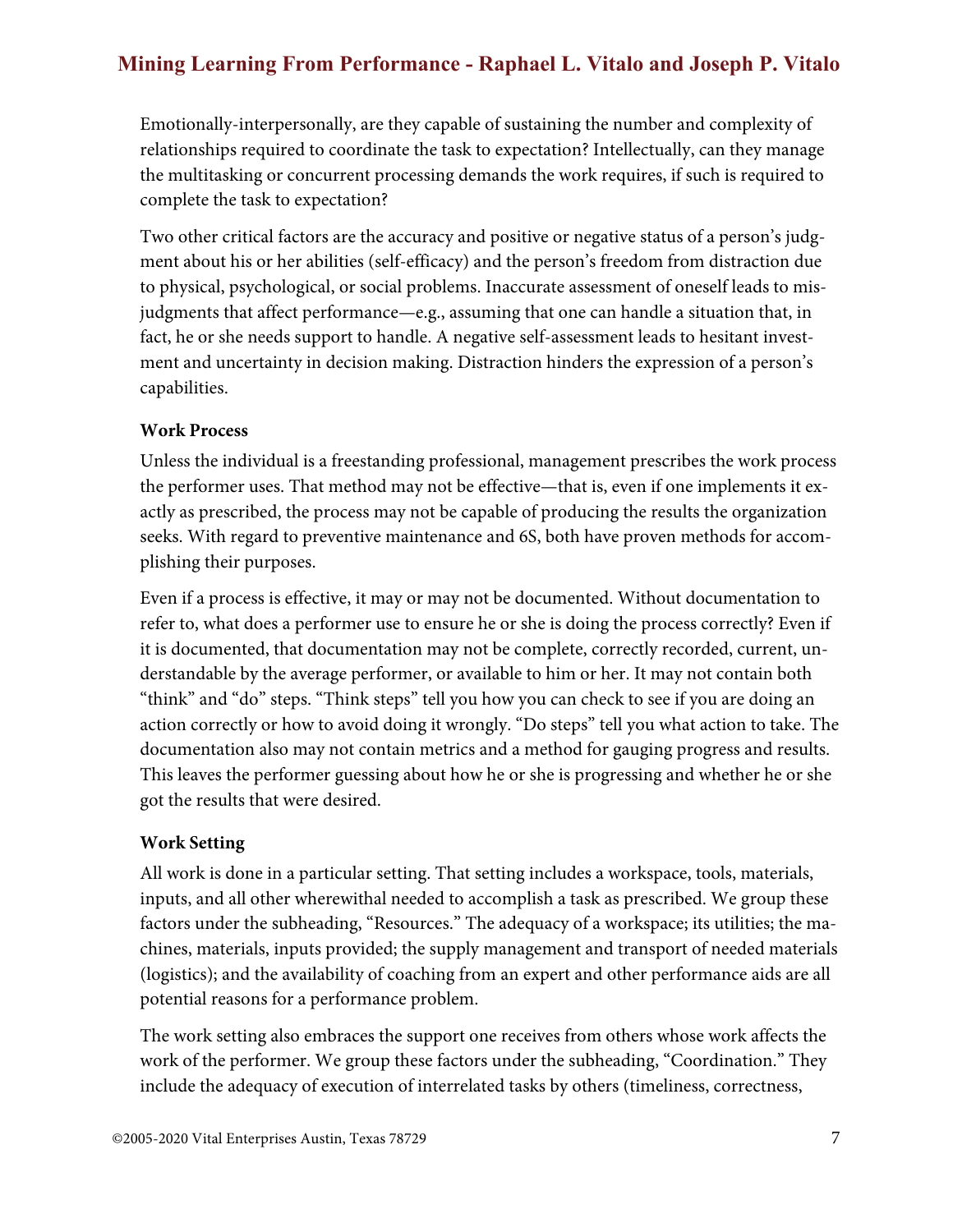consistency) and the alignment of perspectives among all involved decision makers. If multiple decision makers direct a worker in different ways, no performer can succeed.

Every performer needs to understand what he or she is expected to produce and how he or she is doing in satisfying that expectation. We group these goal and progress information factors under the subheading, "Expectation/Feedback." With this information, the performer can focus his or her efforts and regulate his or her actions to better achieve what is expected. Expectation/Feedback factors include the completeness of assignment information provided to the performer (e.g., task, objective, product, process, schedule, performance criteria that the worker must satisfy) and the adequacy of the achievement information provided (e.g., feedback on both approach and results, correctness of feedback, and timeliness of feedback).

Finally, for performers who are extrinsically motivated, the incentives the work setting provides affect his or her performance. Is correct performance recognized and rewarded? Is poor performance pointed out and are consequences forthcoming if not corrected or are poor performers sometimes rewarded? Are rewards and consequences aligned with measures of tasks performance? These factors are included under the subheading, "Incentives."

### **What We Found**

The team uncovered 14 reasons why sustaining PMs and performing 6S did as well as it did and why it ultimately failed. Here are the highlights.

### **What Enabled Sustaining**

Initial success was driven by the energy and desire of performers to improve their work settings. Employees were enthusiastic about having an opportunity to influence their work and the initial commitment of employees was reinforced by experiencing a direct and immediate benefit from sustaining the improvements. Specifically, they worked in a clean and organized area and experienced less frustration in doing their jobs. Employees were skilled in doing the processes they needed to sustain. They were trained in 6S and in implementing their preventive maintenance tasks and attained the proficiencies needed to do them correctly.

Initially, there was good vertical alignment as to the importance of continuing to do PMs and 6S. Upper management was involved and concerned. Supervisors worked alongside line personnel and helped solve problems and obtain resources. They also scheduled time for the improvement tasks to be performed.

Two activities workers included in their implementation of improvements also were credited with helping early success. One was that workers in each shift kept notes about problems discovered and the fixes put into place for future reference and the other was their sharing of these notes across shifts so that problems uncovered and corrections made in every shift were passed along.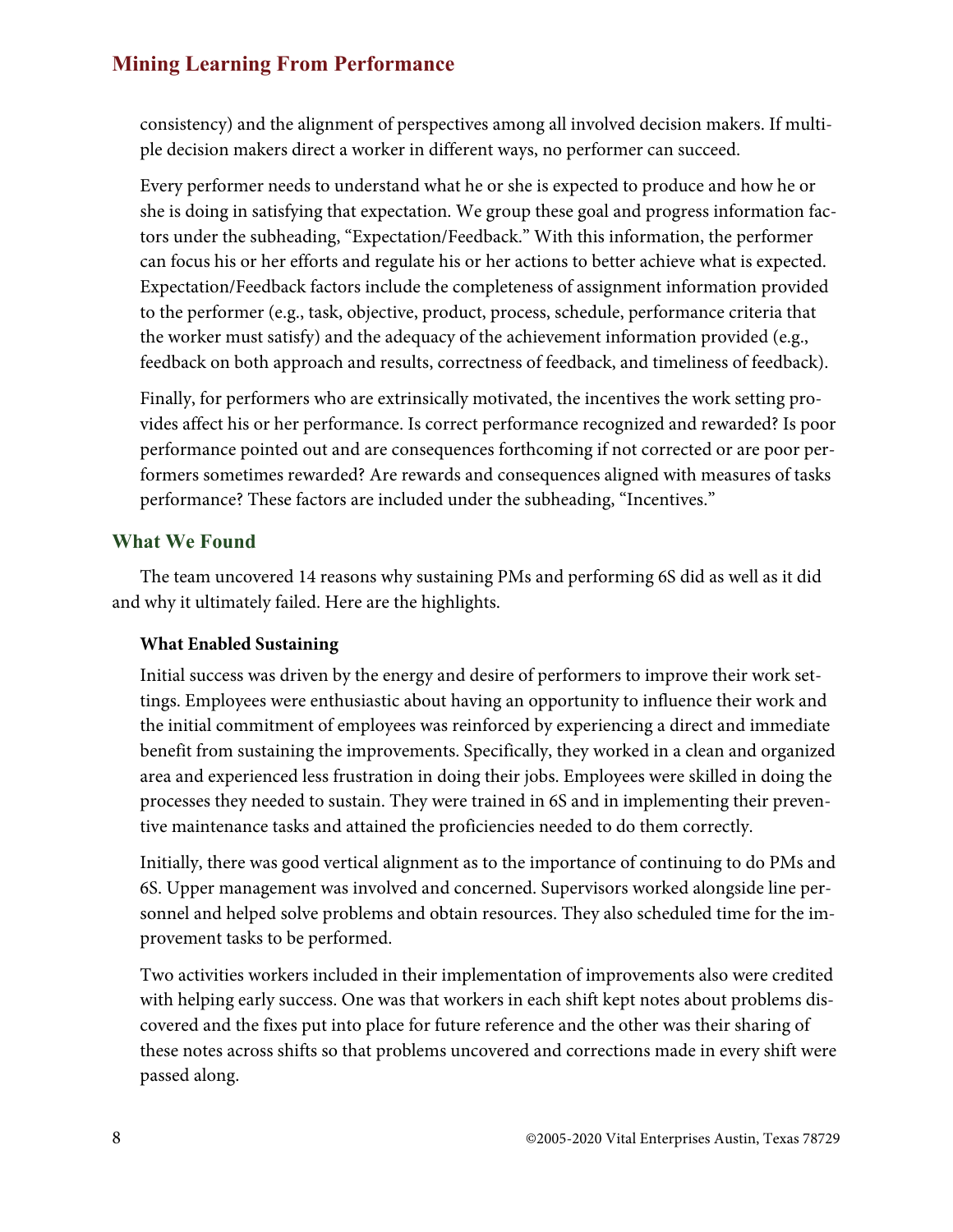Another enabler factors was the delegation of authority to the workers to fix problems when they were uncovered and for them to have a say in the way their work areas were organized.

#### **What Hindered Sustaining**

The key factor that unraveled sustaining was the breakdown in alignment between frontline workers and management concerning the importance of continuing to implement PMs and 6S. Management priorities, as expressed in their feedback to supervisors, changed. Over time, they no longer addressed whether sustaining 6S and PMs was happening. Rather, management narrowed their focus to getting product produced. With this shift, supervisor support for workers doing the sustaining tasks evaporated. Throughput was prioritized. Time was no longer allocated to the improvement tasks. Resources were not provided and the opportunities for cross-shift communication fell away. This shift in emphasis by management, in effect, revised the incentive system operating in the workplace. The new incentives reinforced a return to the way things operated before the improvements were introduced. Consequently, the information system reporting the status of preventive maintenance became a "check-off the box" exercise that was perceived to have no value. Monitoring of the performance of 6S and PM was no longer a valid reflector of actual work. Hence, the feedback loop on performance was eroded.

While management seemed unaware of their change in priorities, that change undermined the motivation of performers. They read the change as meaning that sustaining was no longer a real concern. Adding to this disincentive, employees increasingly encountered frustration with regard to getting the time and resources needed to continue their 6S and PM tasks.

A subtler factor was the failure of managers to detect and address what was happening. Management continued to want the 6S and PMs done. On the one hand, they sensed that there was a drop off in sustaining each. Yet, they did not systematically investigate why the dropoff was happening nor explore how to correct it. Neither did they appear to recognize that their push on supervisors for production volume affected how supervisors promoted and supported sustaining 6S and performing PMs. They assumed that supervisors would continue with the prior goals as they pursued the new priorities. They also expected the supervisors to "push back" if what they were asked to do was not feasible. Managers did not read their supervisors correctly. And, perhaps doubting their own influence, supervisors failed to push back. Supervisors assumed that management would not listen to them or that speaking up might be negatively received. As a result, supervisors read management's return to old priorities as a message that sustaining PMs and 6S was no longer important. Workers read this message from their supervisors and de-prioritized doing 6S and PMs.

### **Extract Learning**

In the SRLD method, each reason for the results realized and not realized is converted into a learning. We define a learning as the advice you would give someone else doing the same task so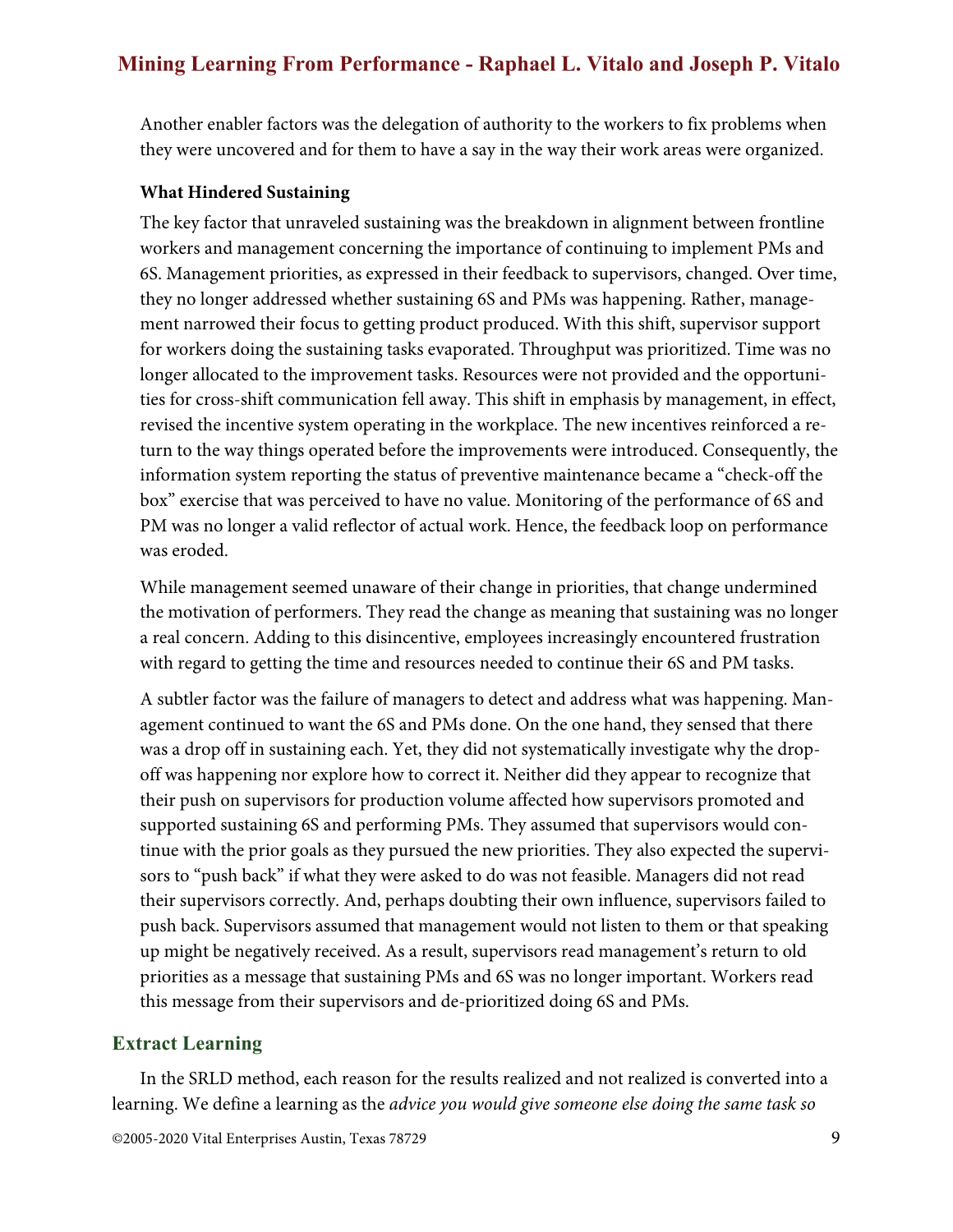that they succeed. A useful statement of learning must have three elements: the advice, the reason why it is important to apply, and what benefit it will produce (Exhibit 4). The "advice" component tells what you should do to be successful. The "reason" component tells the advantage doing it will produce. The "benefit" component tells the improved outcome that advantage will generate. The statement of benefit provides a measurable reference for checking whether the learning is valid. To make generating learning easier and to produce consistently complete items of learning, we use a standard format. Exhibit 4 includes an example of a complete statement of a learning.

| <b>Exhibit 4. A Complete Statement of a Learning</b>                                                                                                                                               |                                                               |                                                                  |
|----------------------------------------------------------------------------------------------------------------------------------------------------------------------------------------------------|---------------------------------------------------------------|------------------------------------------------------------------|
| <b>Components</b>                                                                                                                                                                                  |                                                               |                                                                  |
| <b>Advice</b>                                                                                                                                                                                      | <b>Reason</b>                                                 | <b>Benefit</b>                                                   |
| Tells what you should do to be<br>successful                                                                                                                                                       | Tells the advantage<br>implementing the advice will<br>create | Tells the improved outcome<br>that the advantage will<br>produce |
| <b>Format</b>                                                                                                                                                                                      |                                                               |                                                                  |
| [State advice] "Do [State reason] because [State benefit that will result] and that will                                                                                                           |                                                               |                                                                  |
| <b>Example of a Learning From Analyzing the Sustaining of 6S and PMs</b>                                                                                                                           |                                                               |                                                                  |
| "Make sure that performers of a task experience an immediate benefit from doing the task because that<br>will sustain their motivation and that motivation will drive continued task performance." |                                                               |                                                                  |

Exhibit 5, next page, lists the team's findings and the learning formulated from each. While of the extracted learning contained a few surprises, what was most important was each learning was based on a systematically developed factual grounding. This made the finding and its learning much more persuasive to decision makers. As well, its explicit documentation—as opposed to the usual "discuss and move on"—increases its likelihood of use in improving the organization's subsequent performance. One fact you will note as you review the learning is how interconnected the factors are across categories. Each factor interacts with other factors having a reverberating effect.

## **Set Direction**

You leverage your learning from SRLD in two ways. First, you specify how you will apply it to produce better success at your task (the "D" in SRLD). The second is to share across your organization what you have learned.

In our example, the team chose to apply their learning by creating and using a check sheet. The items on the check sheet expressed the learning the team generated from its SRLD exercise. The checklist is used to proactively ensure that decisions and actions taken are likely to support sustainment. It ensures that future sustainment efforts fully incorporate the learning the team produced.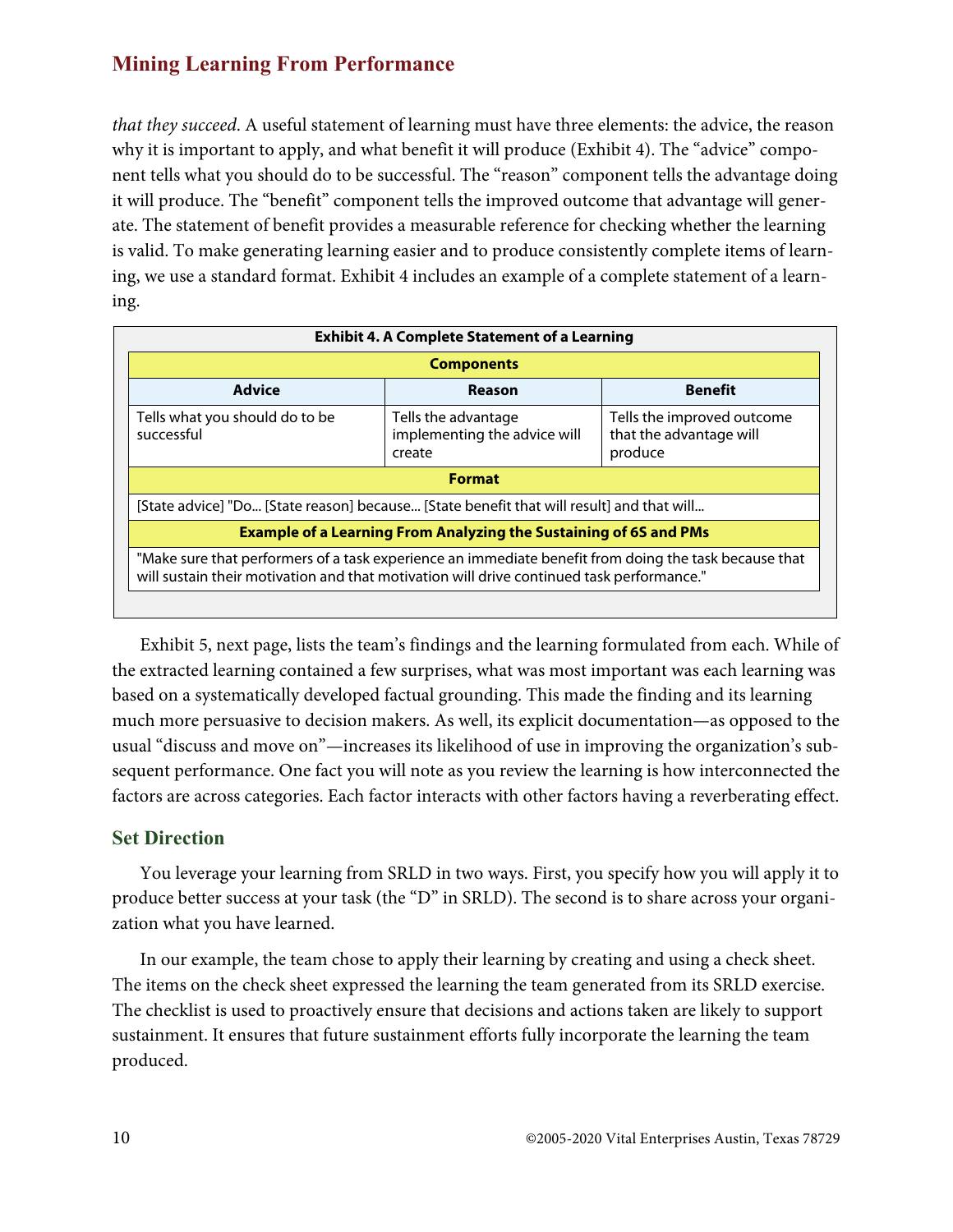#### **Exhibit 5. A Complete Statement of a Learning**

#### **People**

1. The experience of immediate benefits (e.g., greater say in issues that affect them; improved work settings) ignited and sustained people's energy and desire to do 6S and PM and sustain their use.

*Learning:* Make sure that the improvement being sustained provides an immediate benefit to the people implementing it because the direct experience of a benefit motivates their investment in sustaining the improvement.

2. Competence in implementing PMs and 6S ensured that the investment of effort by performers resulted in success and success drives continued use.

*Learning:* Make sure that the people implementing the improvements have the knowledge and skills needed to do their tasks because without these competencies they cannot succeed and success is required for the improvement to sustain.

3. Managers failed to detect when sustainment in improvements had gone awry and did not act to uncover and correct why it has happened.

*Learning:* Make sure that managers have the competence and motivation needed to detect problems in sustainment and uncover and correct why they are happening because when barriers to continuance are not removed sustainment fails.

4. Supervisors did not feel free from fear of reprisal for speaking up so they failed to push back when management decisions or actions threatened to undermine management's stated goal to sustain the use of 6S and PMs. *Learning:* Make sure that the relationships between supervisors and their managers allow the sharing of issues and concerns without reprisals because absent such relationships, problems in sustainment will go unreported and the effort will fail.

#### **Work Process**

1. The effectiveness of the 6S and PM work processes ensured that people who executed them correctly produced the results and benefits expected from 6S and PM.

*Learning:* Make sure the method you document for doing an improvement actually produces the result that is desired because if it does not, it will waste people's energy and undermine their investment in continuing to use the method.

2. Reporting the completion of 6S and PMs initially worked to monitor sustainment and ensure that it continued. *Learning:* Make sure that monitoring of the continued use of improvements has a built-in audit component because without that component, you will not detect when what is reported is not valid and not act to correct a failing sustainment of improvements.

#### **Work Setting**

#### **Resources**

- 1. When work time was not allocated to do the improvements, improvements stopped. *Learning:* Make sure time is officially allocated for doing the improvement because without this resource the work is unlikely to be done consistently and that will lead to the end of sustainment.
- 2. The delegation of authority to the workers to fix problems they uncovered in implementing improvements enabled them to keep sustainment moving forward.

*Learning:* Make sure that the people responsible for implementing improvements have the authority needed to get the task done correctly because without that authority, there will be delays, aborted efforts, and other waste of resources that will undermine sustainment.

3. When Supervisors worked alongside line personnel and helped them solve problems in implementing improvements and obtain needed resources, they strengthened the sustaining of PMs and 6S. *Learning:* Make sure that the supervisors provide line workers the support they need to overcome problems in implementation because, absent that support, the execution of improvements will be less successful and less rewarding, and that will undermine sustainment.

#### **Expectations/Feedback**

Management never explicitly set a target for performance of PMs and 6S.

Learning: Make sure that the responsibility for sustaining improvements is explicitly stated and complete. It should specify who is responsible, for doing what (the Task), and what criterion defines success (Target). The absence of an explicit statement of expectation leaves uncertain what management seeks and that uncertainly undermines focused and consistent performance by the people who must accomplish the task.

2. When management shifted their emphasis from sustaining the use of PMs and 6S to another priority, demanded results on that new priority, and failed to provide the resourcing needed to permit the pursuit of sustainment and the new priority, they forced supervisors to shift their focus to the new priority and undermine sustainment.

*Learning:* Make sure that managers do not undermine the continuance of improvements by overriding the importance of the task with new priorities that take resources away from sustainment because supervisors will be forced to shift the work of their people away from sustaining prior improvements to accomplishing the new priority.

Continued ...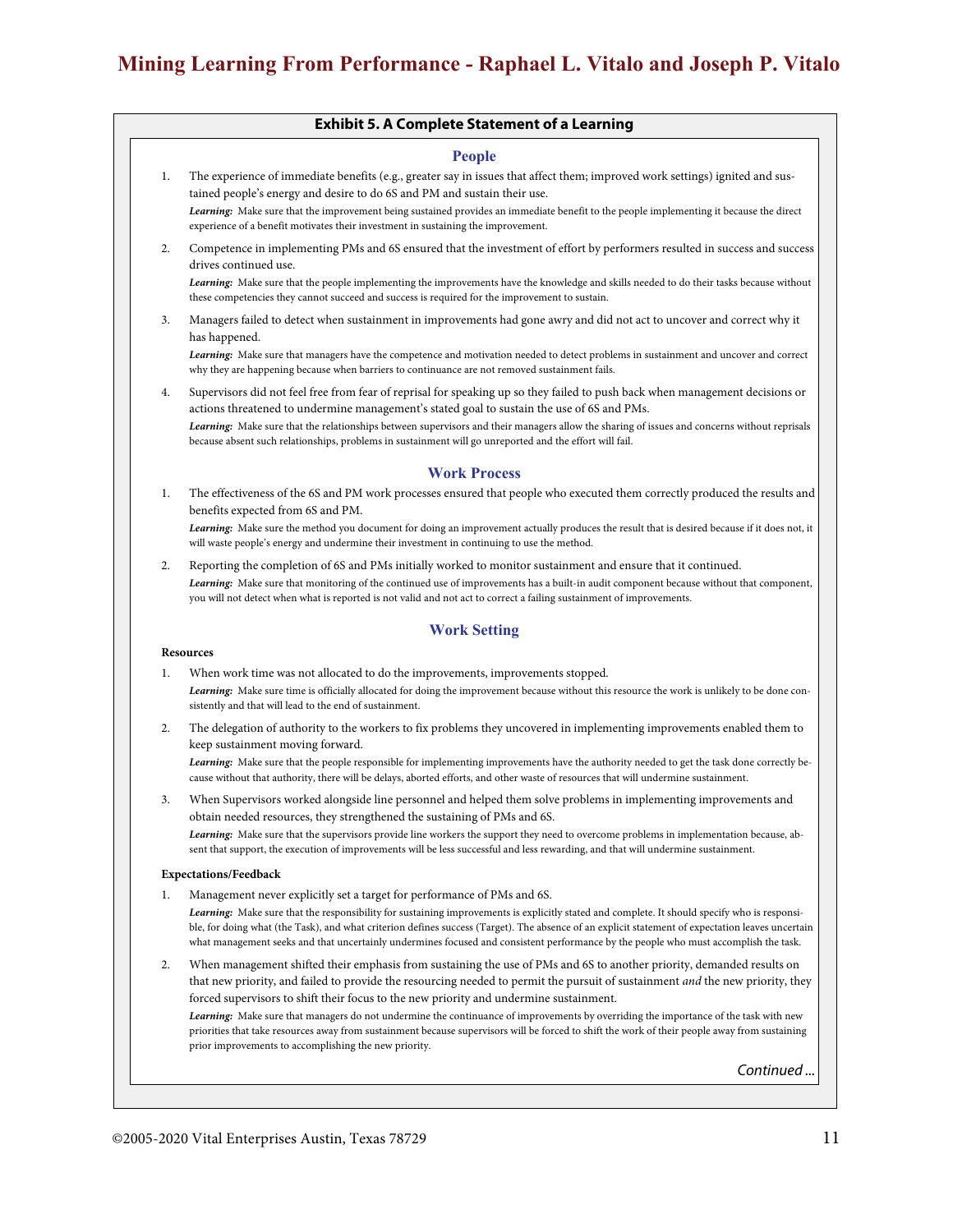#### **Exhibit 5. A Complete Statement of a Learning (continued)**

#### **Incentives**

1. When management shifted their focus away from sustainment and ceased to resource it, they disincentivize sustainment of improvements.

*Learning:* Test whether the effect of each management decision or action against whether it signal a reduced importance is sustainment because such a signal deincentivizes the continuance of improvements and undermines sustainment.

#### **Coordination**

1. The initial alignment with regard to the importance of 6S and PMs between management, supervisors, and frontline workers strengthen sustainment.

*Learning:* Be sure to monitor the continued alignment between management, supervisors, and frontline workers regarding the importance of sustaining an improvement because that alignment may shift and, if undetected and uncorrected, sustainment will be undermined.

2. Sharing learning across shifts by keeping notes about problems discovered and the fixes put into place increased the success of sustainment and elevated the results and benefits derived from it.

*Learning:* Be sure to build-in opportunities for people to share their learning about how to successfully sustain an improvement because that sharing propagates solutions across performers and reduces the likelihood of others encountering problems that undermine their success in sustaining an improvement.

We hitchhiked on the team's work by adding a simple six-step process to guide sustaining.

1. Document the actions you will take to ensure that improvements made sustain.

*Tip:* Record what is to be done, when, by whom, where, how, and why. Test the method first using the sustainment checklist. Your method should address each item listed on the checklist to maximize the likelihood of sustaining your improvements. Adjust the method to incorporate any missing feature. Next, test the method by asking performers to provide feedback on its completeness, effectiveness, and ease of implementation. Use this feedback to fine-tune the method and your guidance for doing it.

#### 2. Support people in sustaining improvements

*Tip:* Prepare people to sustain the improved process. Make sure everyone is aligned with and motivated to support sustainment. Ensure that they have the personal resources to do their roles well. Make certain that your enabling systems (e.g., performance management, measurement, and feedback systems; recognition and rewards and incentives systems) also are aligned with accomplishing this task. Be certain that time, materials, authority, information, and other required assets are supplied as needed. Check your readiness by applying the sustainment checklist. Correct any deficiencies you uncover.

#### 3. Measure sustainment and its results and periodically audit your findings.

*Tip:* Measure both the continued use of the improvements and its results. Post the status on each so that all people involved in sustaining improvements can track their progress. Be sure to build in a periodic audit using direct observations to verify that the measurement system is functioning correctly.

4. Recognize achievement.

*Tip:* Credit real performance fairly. Build on the positive—meaning, recognize whatever is accomplished even if it is less than desired.

#### 5. Remedy shortfalls in sustainment.

*Tip:* Detect failures in sustainment. Involve all parties in uncovering it causes and generating remedies. Act quickly to remove barriers to success.